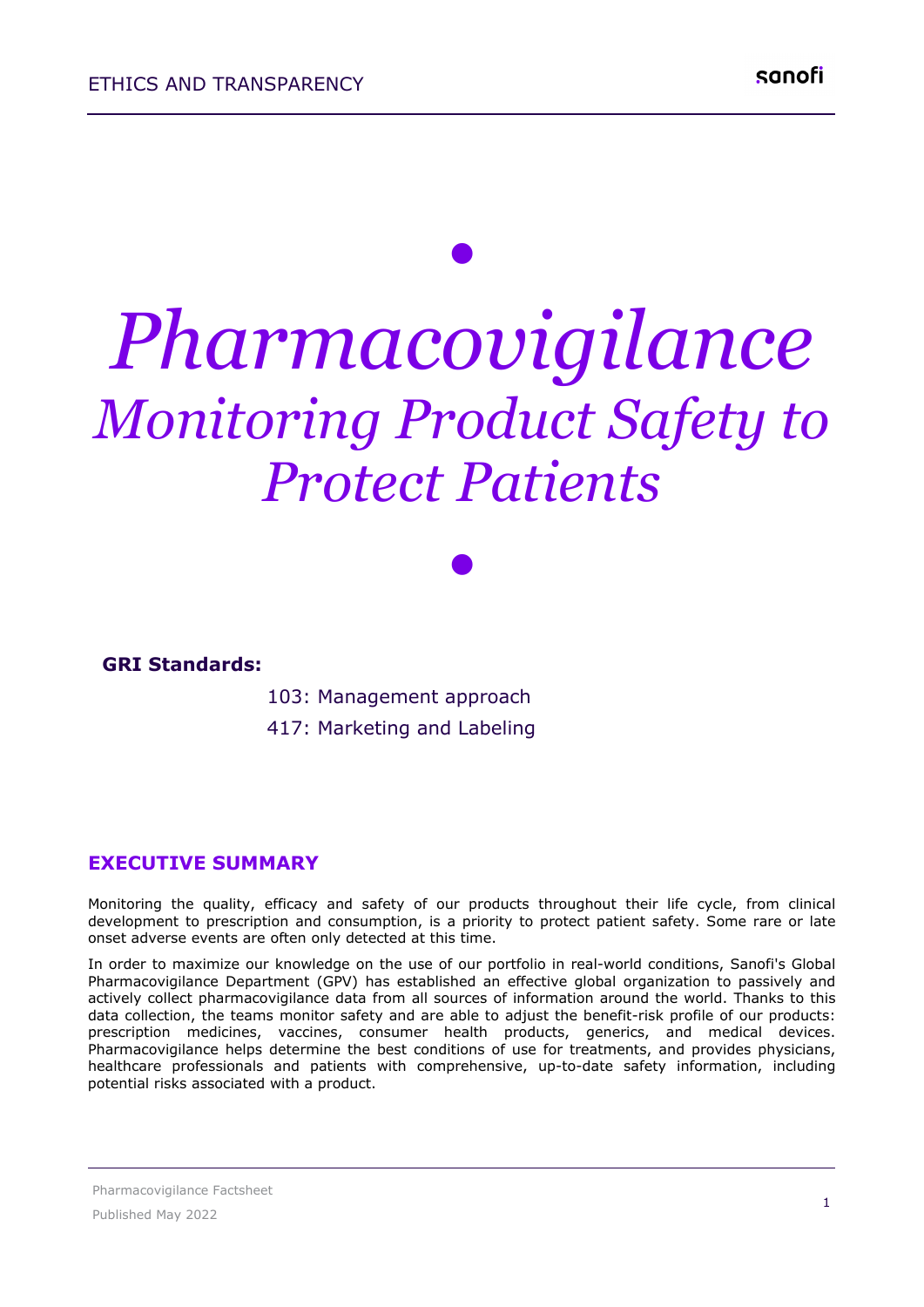## **TABLE OF CONTENTS**

| 3. A best-in-class pharmacovigilance organization 3 |  |
|-----------------------------------------------------|--|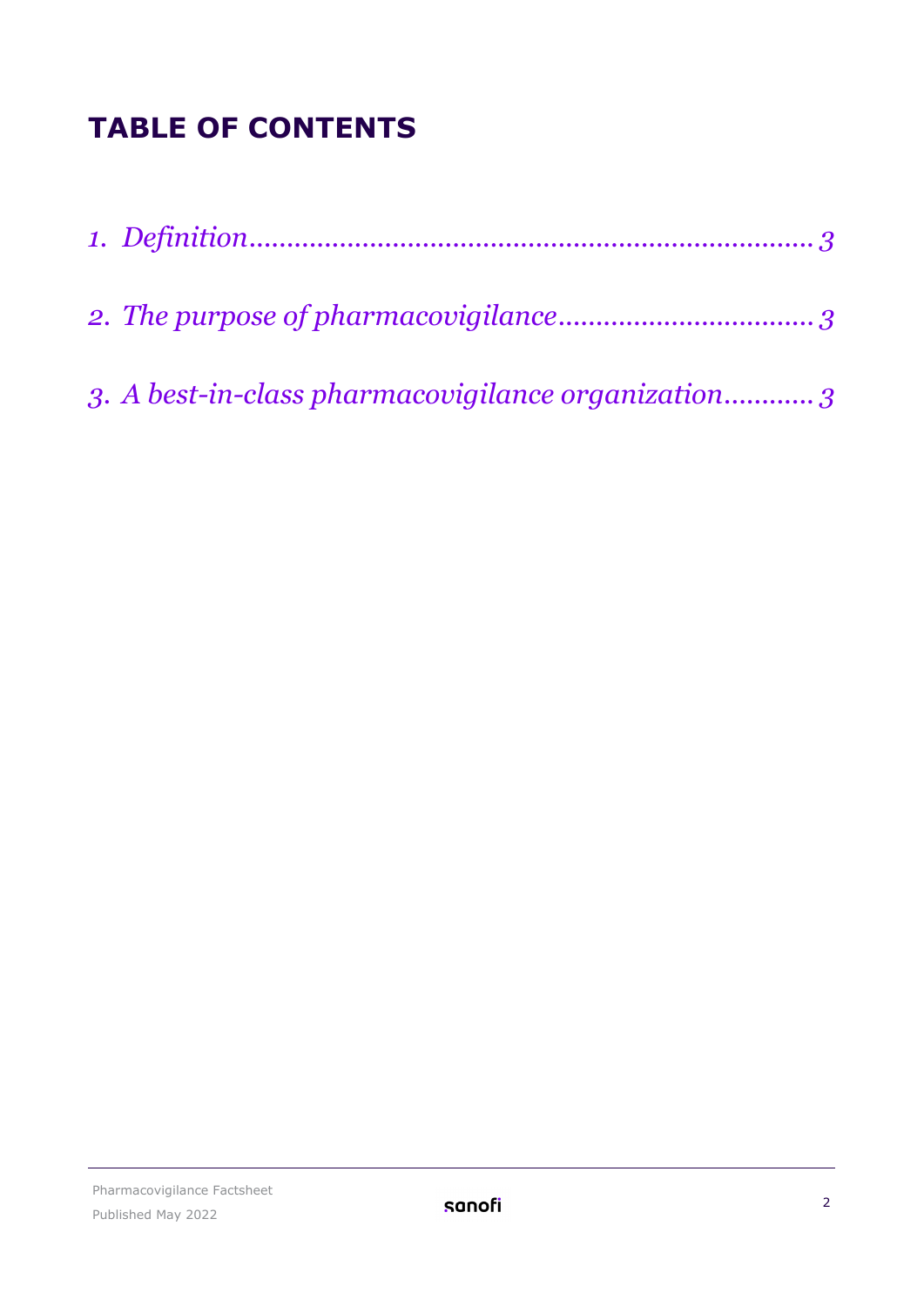## <span id="page-2-0"></span>*1. Definition*

Pharmacovigilance is the process of monitoring safety and contributing to the continuous assessment of the benefit-risk profile of our products at every stage of their life cycle.

## <span id="page-2-1"></span>*2. The purpose of pharmacovigilance*

The diagram below summarizes the purpose of pharmacovigilance in an international pharmaceutical company in line with regulatory requirements:



## <span id="page-2-2"></span>*3. A best-in-class pharmacovigilance organization*

The Global Pharmacovigilance (GPV) organization at Sanofi is responsible for managing all pharmacovigilance tasks and activities worldwide. GPV is the reference center of excellence for conducting health and safety surveillance duties of all Sanofi medicinal products as a marketing authorization holder or as a sponsor. As per Sanofi's Chief Safety Officer, the key aspiration of GPV is to be a cutting-edge safety organization, to enable Sanofi to optimize the monitoring of the benefit-risk of its therapies, so we can serve better our prescribers and safeguard our patients.

Our view is that a corporate culture that aligns safety and risk management with the corporate business strategy is key for operating best-in-class pharmacovigilance. Sanofi considers that the risk of occurrence of misaligned priorities between a company's responsibility to shareholders and corporate social responsibility (CSR) duties may prevent it from fully upholding pharmacovigilance obligations toward external stakeholders.

The framework of our Pharmacovigilance operating governance model consists of transversal and multidisciplinary safety governance teams comprised of both empowered and senior decision-making individuals with safety, ethics, legal, scientific, medical, clinical, and regulatory skillsets.

The Global Pharmacovigilance Organization (GPV) commits to ensuring that safety information about our portfolio of medicinal therapies brought to the marketplace is:

#### Pharmacovigilance Factsheet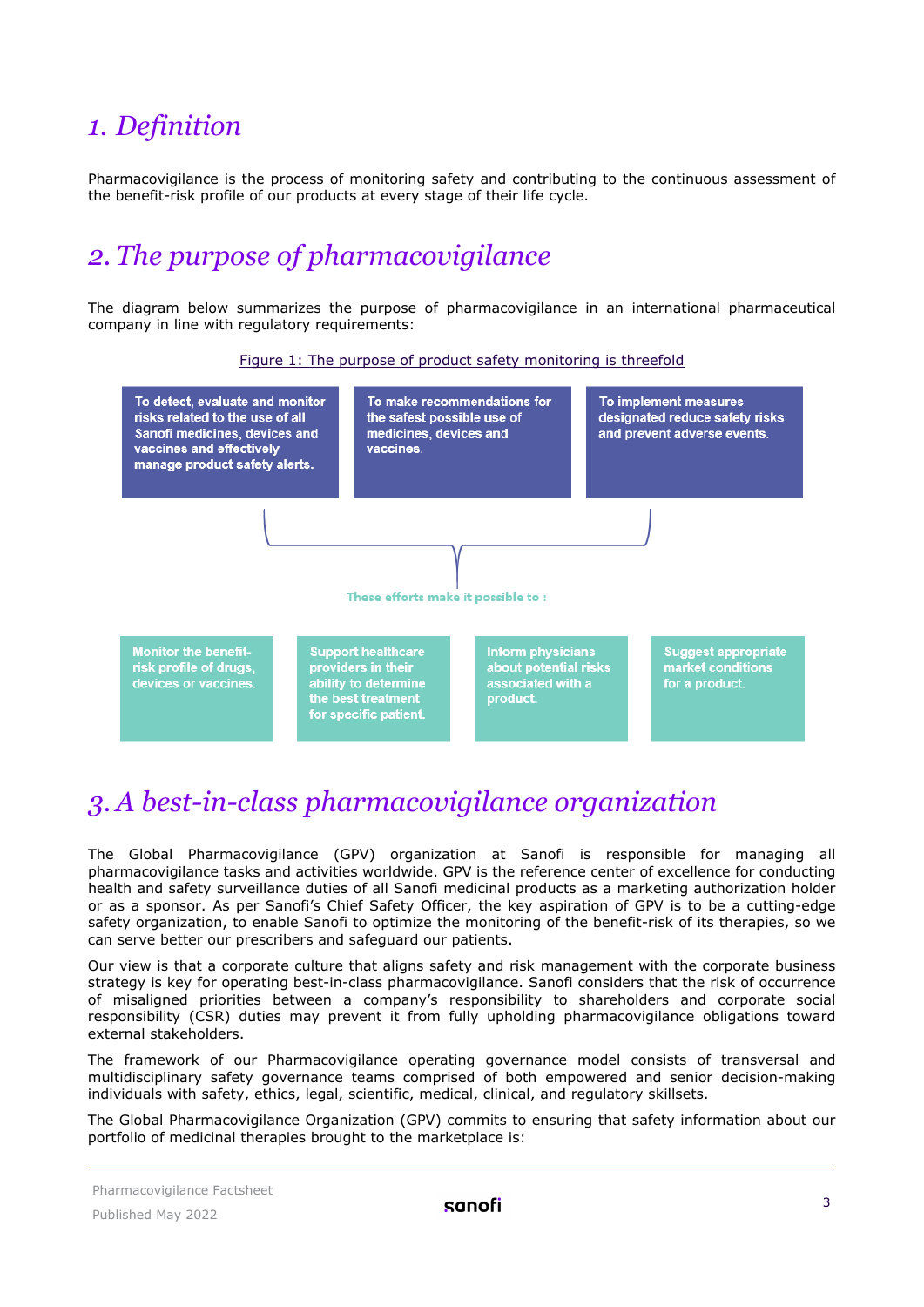- appropriately updated to reflect advancements in knowledge;
- **Compliant with high ethical and transparency standards to protect patient safety;**
- **C** consistent with legal and most stringent regulatory obligations;
- **•** reliable and reconcilable; and
- **•** regulatory inspection-robust.

Our high-performing safety governance operating model set-up includes:

- **O** driven senior leadership;
- **O** patient-centric model approach;
- structured benefit-risk approach of our portfolio;
- $\bullet$  integration of pharmacovigilance into corporate policies;
- a transversal, cross-functional design organization empowering the in-house stakeholders for protecting patient safety;
- **O** one integrated organization comprised of both globally and locally qualified personnel in Pharmacovigilance;
- **Q** qualification of our service providers;
- one Integrated Pharmacovigilance System worldwide;
- edge technology driven with One GPV toolbox;
- onboarding highly specialized scientific and medical people with in-depth, potential safety signals identification and data-driven analysis capabilities;
- $\bullet$  dedicated strategic training capabilities in Pharmacovigilance;
- **O** one model of operational excellence for decision-making based on the assessment of high-quality safety data;
- use of edge techniques and excellence in safety sciences:
- > signal detection, visualization, and adjudication,
- > structured benefit-risk assessment,
- $>$  risk best approach identification and determination of risk dimensions,
- efficiency of risk minimization measures, and
- > translational and Genomic Medicine Safety,
- a robust multidisciplinary core safety information assessment:
	- > from signal detection to patient's leaflet, end to end, and
	- $>$  label alignment worldwide: from signal detection to labeling implementation, end to end.
- robust escalation processes to empower multidisciplinary groups of people qualified for the assessment of adjudicated safety concerns; and
- **•** robust and secured channels of communication concerning the benefit-risk profiles of our products, to protect patient safety.